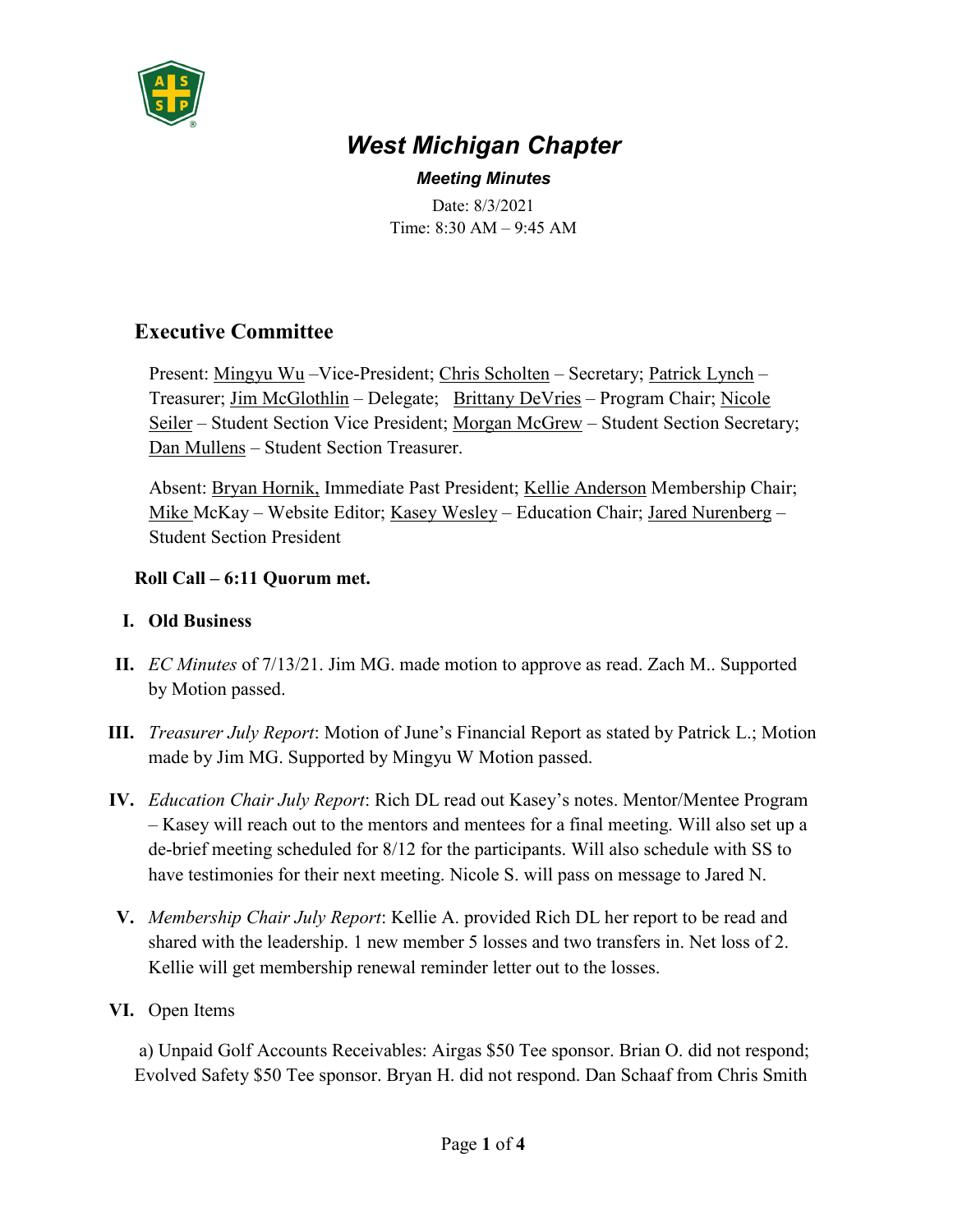

Team \$70 did not respond to Rich DL's reach out (crickets). Decision was made, if no payments by end of August, Patrick will write the \$170 as a loss and close out.

b) Chapter Bylaws Draft Review and Motion Update – Rich DL The final draft has been approved by NAD, Brian Ocezpek. Executive decision by chapter president to assume draft as final. Rich DL will move request up the chain for support.

c) PLATINUM Level Status (Current Point Tracking = 9,090). Society will have this officially posted later this summer. Early congrats to the Chapter Leadership! – Rich DL.

d) Since Real Magnet is supported by Society and there is no additional costs involved, it's been decided we will migrate towards this platform. Kellie will seek to have two or so leaders to have access.

e) 2021 Region III PDC Mon: 9/13 – Wed: 9/15. Austin Convention Center in Austin, TX. (Hybrid Conference) [https://safety.assp.org/about/faq/.](https://safety.assp.org/about/faq/) Jim MG has registered to attend the event in Austin. As SPY recipient, conference fees are covered. Chapter will cover air-fare and lodging. Jim expected to report findings such as new governance via systems and structure changes.

## **VII. New Business**

- 1) New Program Year 2021 2022: (Tentative)
	- a) September '21 Kick-off/Technical/Network Meeting: GI Tour of Herman Miller, Inc. (Zeeland Mainsite). Working with Scott Plummer, chapter member and HMI/Corp EHS.
	- b) October 6th '21 Network Meeting: Founders' Centennial Room Chris S. & Kasey W.
	- c) November 30th '21 Technical Meeting ( $\omega$ JBZ): Wearable Safety Device. Data & Analytics Solutions. Presented by Tom West, VP of MakUSafe
	- d) December '21 Network & Social Meeting: Summer Internship Presentation ( $\omega$ ) GVSU) followed w/X-Mas Party – Kasey W., Student Section Officers and GVSU's Student Advisors.
	- e) January '22 Technical Meeting: MOSHA CS Part 12 Scaffold & Scaffold Platforms: Mast Climbers-"What Critical Safety Aspects Must be Addressed?"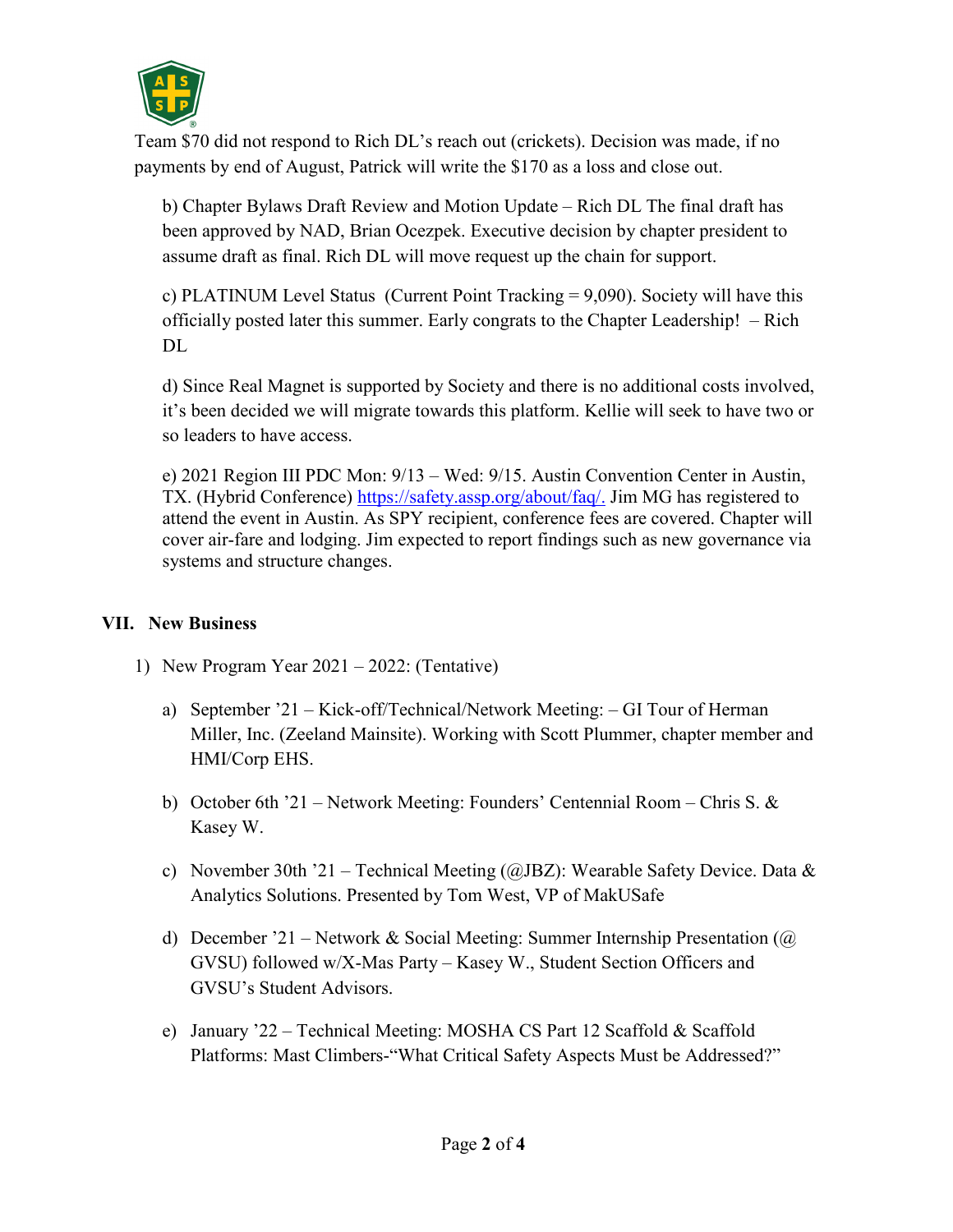

- f) February '22 Technical Meeting: MIOSHA Construction Safety Std Part 10 Cranes & Derricks (emphasis on crane assembly & disassembly) Looking at CEUs. Great Lake Certification: Joshua Frantz [office@glcranecert.com](mailto:office@glcranecert.com) Holland, MI and see Phu Nguyen, CSP. w/Effective Safety Pro. To discuss possibility for his facilitation.
- g) March '21 Technical Meeting: DOT/FMCSA: Brittany DV. Matt Kinnucan FMCSA will present "What's New with CSA?" (Compliance, Safety, Accountability) And scoring system.
- h) April '22 Technical Meeting: Michigan Safety Conference. Day 2 meet with Mid-Michigan and Greater Detroit Chapters for an Alliance Meeting – Rich DL with get with the Bob Schneider and Linda Zaziski chapter presidents. Event location: Lansing.
- i) May '22 Technical Meeting Tour: Michigan Veteran's Home: New \$63M facility. Focus will be on current ADAAG requirements. POC: Fred Schaible, Deputy Director of Michigan Military Veteran Affairs
- j) June '22 Network & Fundraising: VIII Annual Student Scholarship Golf Outing. Thursday June  $23^{rd}$  @ The Meadows – Chaired by Bryan, Members include Patrick L, Chris S. and Rich DL
- 2) Identify and Obtain Commitments for physical Technical Meeting Locations:
	- a) *John Ball Park Zoo's*  Rich DL. Chris Kamps ASSP member and Safety Coordinator at the Zoo confirmed we have The Bissell Tree House for November meeting.
	- b) *Feyen-Zylstra*  Chris S. will reach out to his known contact: Phil Schaffer, Safety Director (or Ryan Kalman w/Bouma Corp.
	- c) *Rockford Construction* Chris will reach out to Paul Rozich, Dir of Safety & RM and/or Alex Rautio, Safety Manager.
- 3) Chapter Annual Operational Plan due 8/15/21. ALL, reviewed the plan for the upcoming program year. All agreed in principle what we agreed to do. Final draft is being finalized for 8/15 deadline submission – Rich DL
- 4) Explore opportunity to offer CEUs for this program year. Rich, Jim and Kasey to explore. February Technical Meeting is earmarked for CEU.